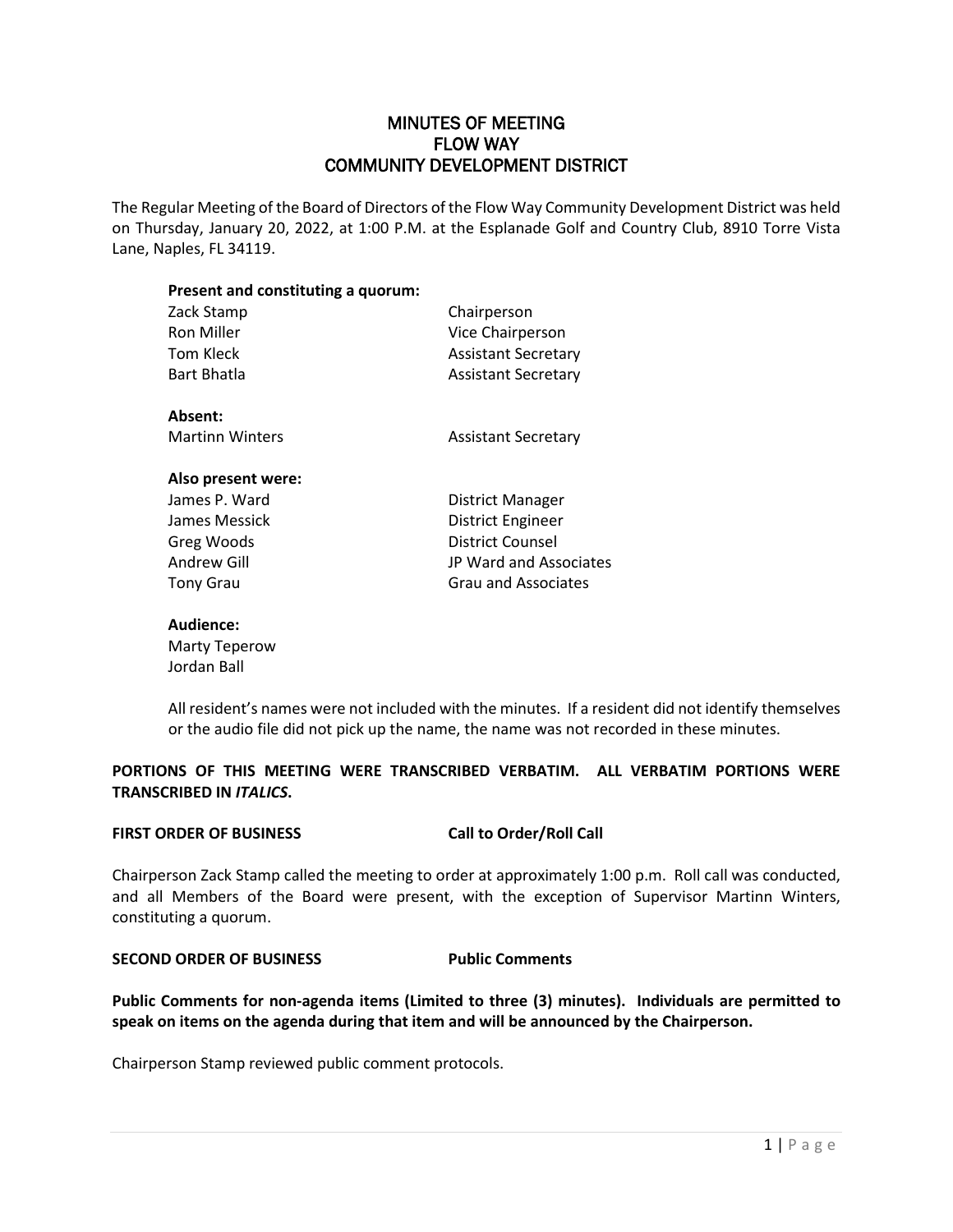#### **THIRD ORDER OF BUSINESS Consideration of Minutes**

- **I. December 2, 2021- Meeting**
- **II. December 16, 2021 – Regular Meeting**

Chairperson Stamp asked if there were any additions or corrections to the December 2, 2021 Minutes; hearing none, he called for a motion.

> **On MOTION made by Mr. Bart Bhatla, seconded by Mr. Tom Kleck, and with all in favor, the December 2, 2021, Meeting Minutes were approved.**

Chairperson Stamp asked if there were any additions or corrections to the December 16, 2021 Minutes; hearing none, he called for a motion.

> **On MOTION made by Mr. Tom Kleck, seconded by Mr. Bart Bhatla, and with all in favor, the December 16, 2021, Meeting Minutes were approved.**

**FOURTH ORDER OF BUSINESS Consideration of Audited Financial Statements**

#### **Consideration of Audited Financial Statements for Fiscal Year 2021, which ended September 30, 2021**

Mr. Ward introduced Tony Grau of Grau and Associates.

Mr. Tony Grau reviewed the Audited Financial Statements for the Fiscal Year ended September 30, 2021. He reported page 1 and 2 reflected a clean opinion with respect to the audit of the financial statements of the District. He indicated there was a new item in the audit report on page 2, an additional information spreadsheet, which was now required by Florida Statute.

*Mr. Bhatla: You said clean audit. We are in the hole for the budget this year because of the assumption of the (indecipherable) we have the preserves. Has that been uncovered by you? Is that not in the last fiscal year?*

*Mr. Ward: It's not in the last fiscal year.* 

Mr. Grau stated the next section was the management discussion and analysis which was a recap of the financial activity during the Fiscal Year. He indicated page 4 showed the statement of net position with comparative numbers to 2020. He stated page 5 was the income statement (changes in net position) with comparative numbers. He reported pages 7 and 8 were the government wide financial statements, which were on a full accrual basis and included capital assets and long term debt. He stated page 9 wasthe fund financial statements reflecting the general fund, debt service fund, and capital project fund. He noted Flow Way CDD had approximately \$3.5 million dollars in fund balance, most of which was in the debt service fund. He stated page 11 was the income statement for the governmental funds showing the assessments, expenditures, general fund, maintenance and operation, and debt service. He noted there was a large transfer out of the capital project fund into the debt service fund during the current fiscal year. He reported next were the footnotes to the financial statements which were similar to the prior year. He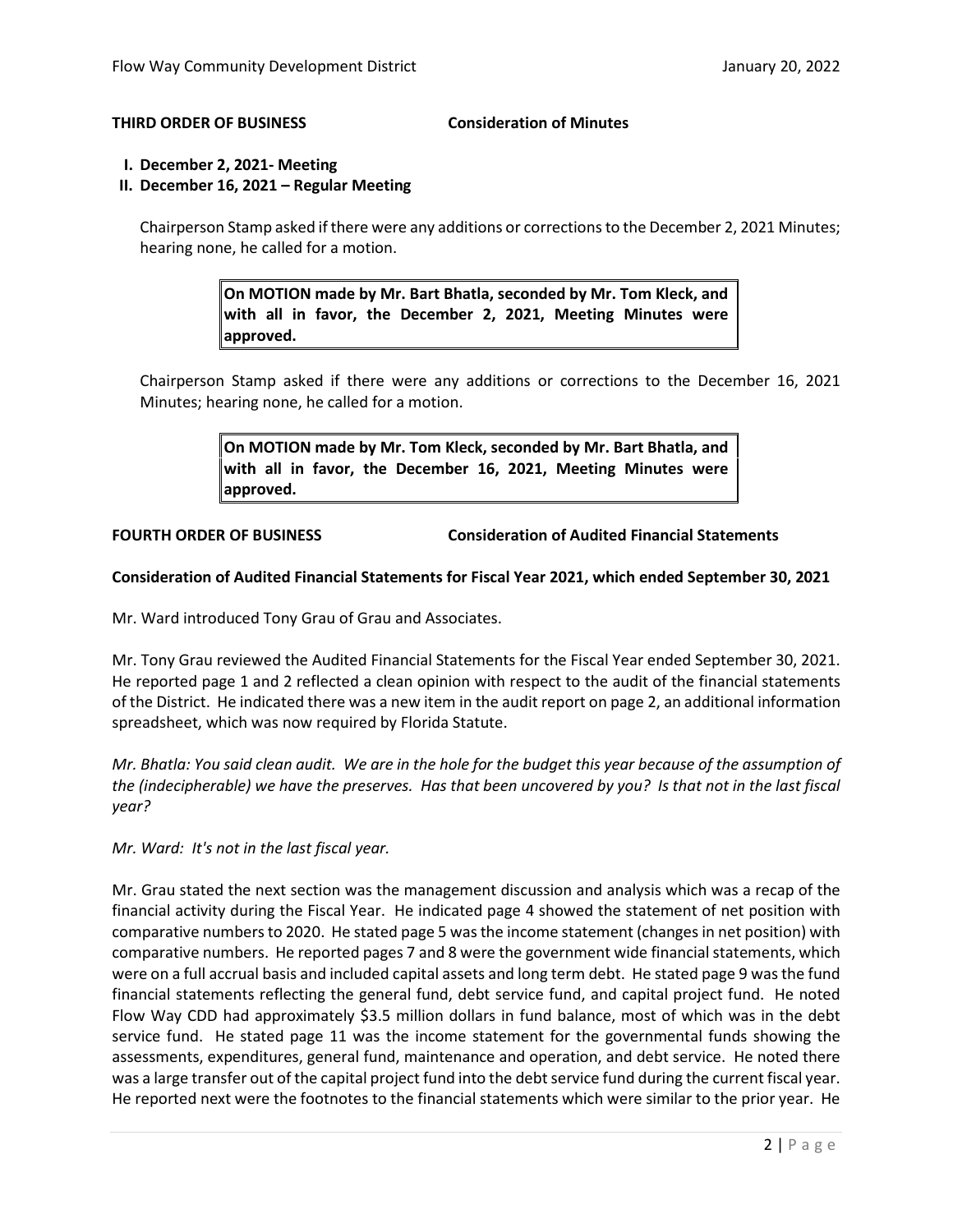indicated on page 19 was the transfer for Note 5, the capital assets which reflected the appreciation in the current year. He stated Note 7 itemized the long term debt for the different phases. He noted debt was paid down by approximately \$1.7 million dollars. He reported there were very large prepayments during the year, one for approximately \$1 million dollars. He noted page 21 was the amortization schedule and the Note related to the preserves. He indicated page 22 was budget to actuals; page 24 was the new schedule required by Florida Statutes and the Auditor General which was basically additional information supplied by management. He stated the remainder of the report contained the various reports required under government auditing standards and by the Auditor General including the newly required additional data which was supplied by management. He noted there were no findings and only clean opinions.

Chairperson Stamp asked if there were any questions.

Mr. Bhatla asked for a copy of the Audited Financial Statements.

Mr. Ward noted the Audited Financial Statements were included in the Agenda Packet.

Chairperson Stamp asked if there were any additional questions; hearing none, he called for a motion.

**On MOTION made by Mr. Tom Kleck, seconded by Mr. Bart Bhatla, and with all in favor, the Audited Financial Statements for Fiscal Year 2021 were accepted for purposes of inclusion in the record.**

## **FIFTH ORDER OF BUSINESS Discussion**

## **Discussion of use of lake maintenance easements and recreational use of the lakes and water management system**

*Chairperson Stamp: We are having issues arising from the lakes. One is, there is a 10 foot maintenance easement around all of these lakes and there has been a couple of different scenarios where we believe Taylor Morrison built right up against the easement and put the landscaping in the easement which wasn't the buyers fault. The second, we have had at least one, if not a few, who have built out or put landscaping into the easement. We need to talk, and the HOA needs to talk, because the HOA technically has jurisdiction over that, about a general policy. I am not prepared to do anything today, but I wanted to raise this, because Jim and I and Greg will probably be talking with the HOA, or maybe Bart would be better brought into this than me, about what kind of policy we are going to have and how we are going to address it when there are issues. I assume there will be some landscaping that really doesn't matter and landscaping that really matters, and how we are going to treat each of those could become important. I just wanted to put this on people's radar as something we going to be doing.* 

*Mr. Miller: Do we know the measurement of this 10 foot easement from the (indecipherable)?*

*Mr. Ward: The easement is going to be 10 feet over from what's called "control." Control is an imaginary line from where the water reaches its highest point. The water when it gets to its highest level, the easement starts 10 feet above that, so it will vary all year long. You might see 10 feet of lake bank, you might see 8 feet, you might see 12 feet of lake bank or more depending on the elevation.* 

*Mr. Miller: Does the easement fluctuate with the water level?*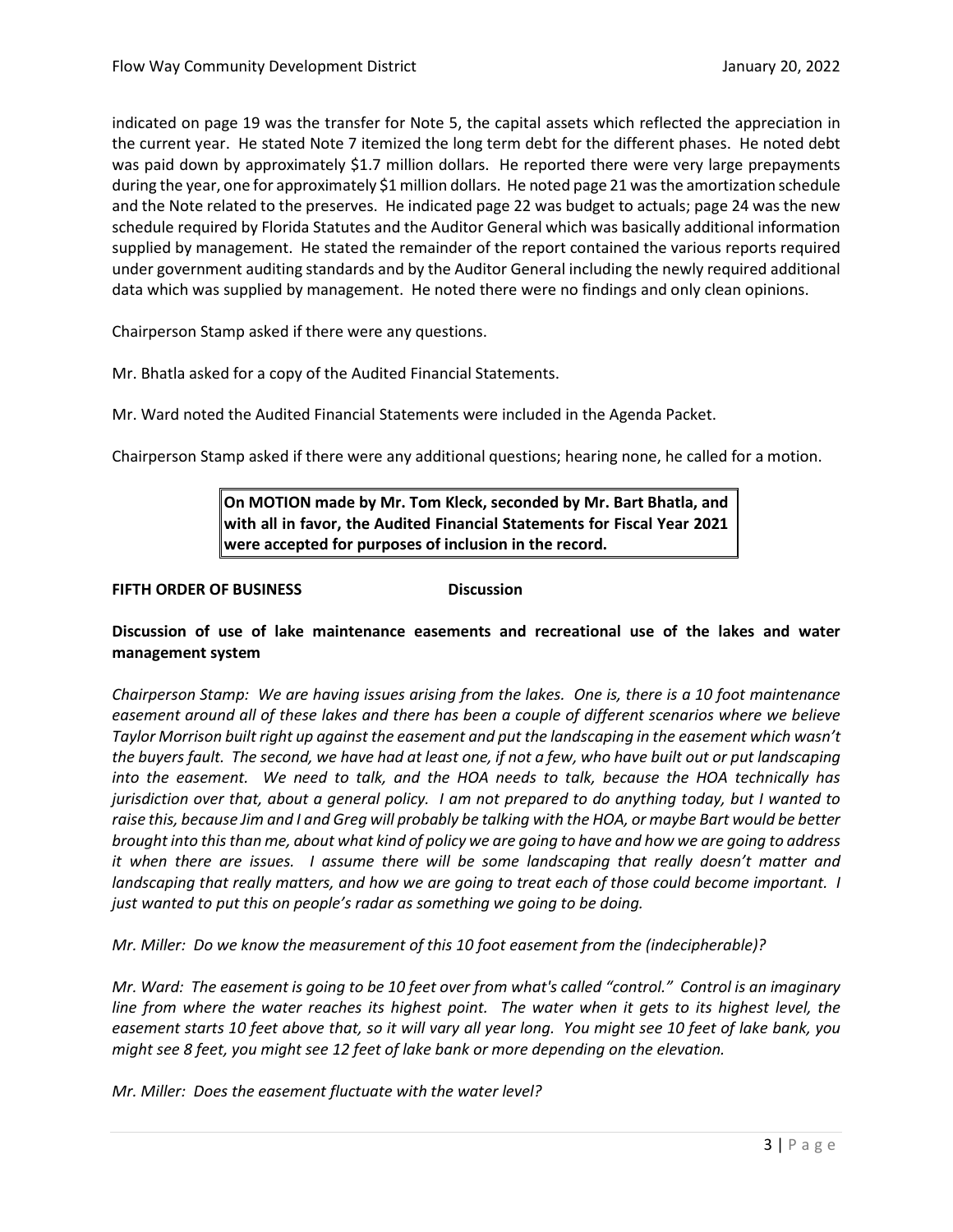*Mr. Ward: The water level fluctuates, but the easement doesn't. Generally speaking, you can look at any lake and the top of the slope of the lake bank is the top of the easement.* 

#### *Mr. Bhatla: So, what is the issue.*

*Chairperson Stamp: The issue is a couple things. One, what do we as the CDD, hopefully in conjunction with the HOA, want to do about people who have planted in the easement, some unintentionally and some intentionally? In some places it may not matter. Obviously, it will matter more if it's a tree versus a bush. We need to start developing a policy regarding how it's going to be handled and Jim can fill you in on what some others have done where they have a notice that goes out that basically says, "We know you built these, but you know you're in the easement. We reserve the right if we ever need to come in for maintenance or emergency to take out what's there, and you agree we have the right to do that." We need to work this out with the HOA. We don't have the authority to fine someone for building in that, where the HOA has the authority to fine or take remedial action.* 

*Mr. Kleck: If they've got the authority, why are we getting involved?* 

*Chairperson Stamp: We need the access.*

*Mr. Ward: The lake bank is an integral part of your water management system. It was issued under the permit that's requires it remain in place and that the integrity of the lake bank be maintained. What I see sometimes in Districts is landscaping is the easy part. It's the fences, really big trees, pavers, air conditioners, and this other stuff. Some Districts have, and what's been recommended to you, is we might want to come up with a procedure, so if someone wants to put something in the easement, other than just*  landscaping, then we can go through a procedure where we can permit that, and they sign an agreement *which says if we have to go in there, then we would be able to remove that structure (encroachment). That's the concept.*

*Mr. Bhatla: My impression was we could not plant a tree in the easement area and the HOA was very strict and they do it through the architectural committee. I think in this transition everything got kind of lax because people started to plant in their backyards, etc. A year and a half ago it was a "no-no." You just couldn't do it. So, probably it's an enforcement issue of the HOA. They have it. They have a policy in place, but I think it is not being enforced at the moment. We need to talk to them.*

*Chairperson Stamp: We need to talk to them. There are innocent violations and outright violations. The other issue, of which I've only seen one example, is a few weeks ago, there was a man, woman, and dog kayaking in one of the lakes. Again, we need to talk to the HOA. Frankly, I'm okay that they are out there. I'm more worried about the liability if there's a problem. I don't want the CDD or HOA assuming liability if something happened to a boater or a boater caused some other problem. That's another issue. We will be addressing that. This was just an informational item.* 

#### **SIXTH ORDER OF BUSINESS Staff Items**

**I. District Attorney – Woods, Weidenmiller, Michetti, & Rudnick**

- **a. Discussion of outcome of Motion for leave to amend hearing**
- **b. Non-Binding Arbitration Hearing - February 28, 2022**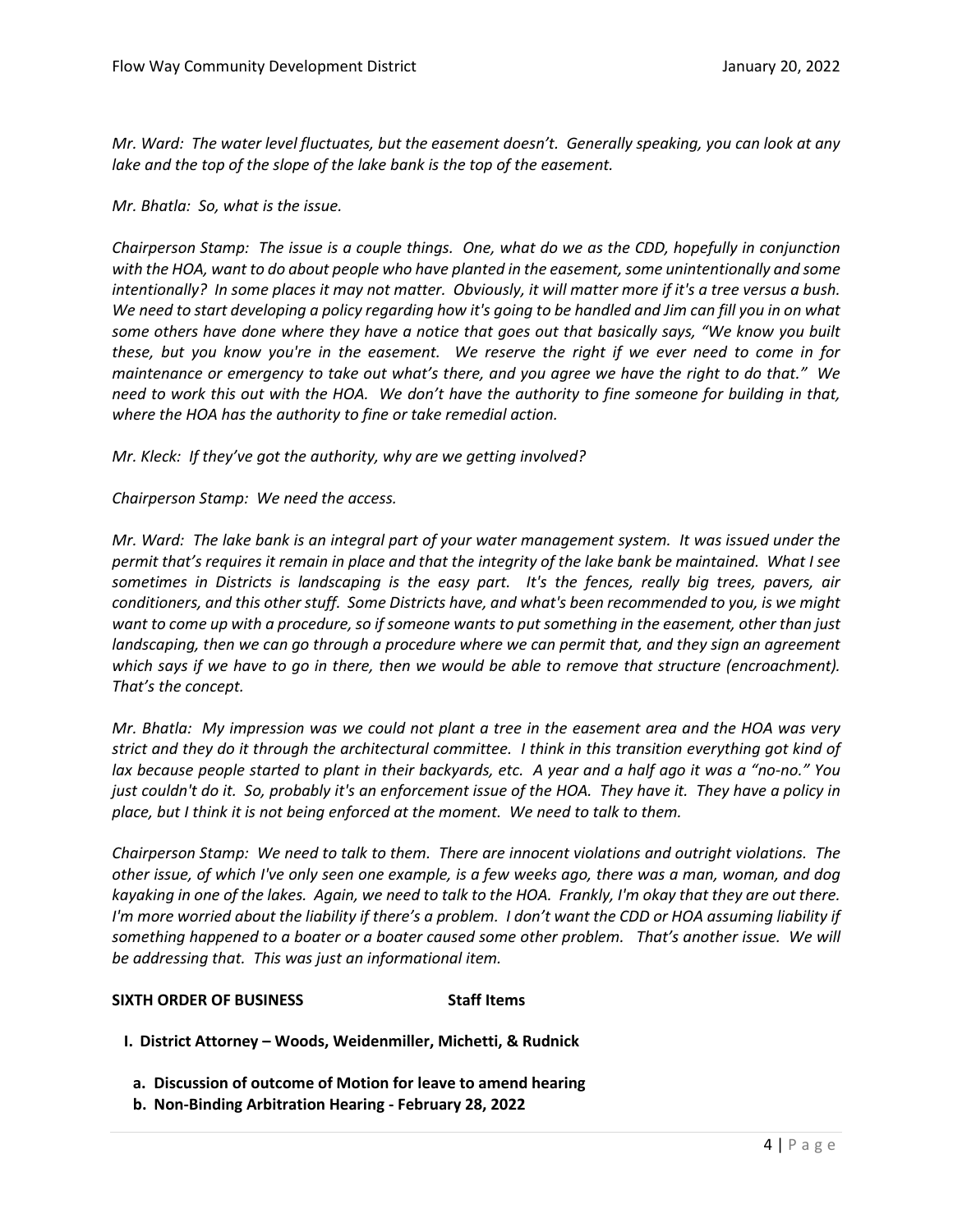*Mr. Greg Woods: Since we last met, we had a hearing on our motion for leave to add the claim with regard to the lakes and fencing and that stuff. The Taylor Morrison fought it and because their position was if we add those claims, they are going to have to bring in their subcontractors and subcontractors take another 60 days and it's going to blow all the current scheduling in the case. The judge agreed with them, so we have to file a separate action. We are coordinating with the HOA because the HOA needs to file an action on their issues as well. The HOA is kind of lagging. They still need a couple reports and things of that nature, but I think they will ultimately be filing suit. We will probably join in their suit on those different defective construction etc. claims.* 

*Mr. Bhatla: So, it would be an addendum. How would you classify this?*

*Mr. Woods: It would be a separate lawsuit. I will probably need Board approval when the time comes to approve the filing of the second lawsuit on the construction defects.* 

*Chairperson Stamp: Or we could give you the authority to do it when the time comes.* 

*Mr. Woods: The Board already approved adding it to the case. I think the Board would probably approve now even though it has to be done separately.* 

*Mr. Miller: I would be open to a motion on that just to move forward in the most expeditious manner. Indecipherable).*

*Mr. Woods: I think the motion would be along the lines of the Board is authorizing the filing of a second lawsuit for construction defects relative to the lakes, the piping system in the lakes, the fencing, and any other construction issues that may arise in the interim. As a part of that, do you want to make Mr. Stan Foss (ph) the liaison for the litigation attorney for the second case as well.* 

*Mr. Bhatla: What is the practicality of combining that with the HOA lawsuit? Because the majority of their lawsuit is going to be for construction deficiencies and defects. Is that practical?*

*Mr. Woods: We are working with them to potentially file a different lawsuit. We could file ours separately. We could file jointly. I think there are advantages to filing jointly. I don't think there are any changes in economics because we haven't prepared our claims, they haven't prepared their claims, and actually there are some savings in that we can kind of share --*

*Mr. Bhatla: What about the processing and preparing both if they have to handle and schedule two different.*

*Mr. Woods: There is a little bit of a delay with an extra set of attorneys when you try to schedule things, but that is a minor delay. I think the benefits of having two attorneys on the same side asking questions and depositions, we can take turns if we are having discovery. Some of that stuff can be shared too which is a cost savings. There are overall benefits. But obviously the HOA has to agree that they want to file the suit with us. So, we have to deal with that as well. But there are benefits to doing this jointly.* 

**On MOTION made by Mr. Ronald Miller, seconded by Mr. Bart Bhatla, and with all in favor, the Board authorized the filing of a second lawsuit**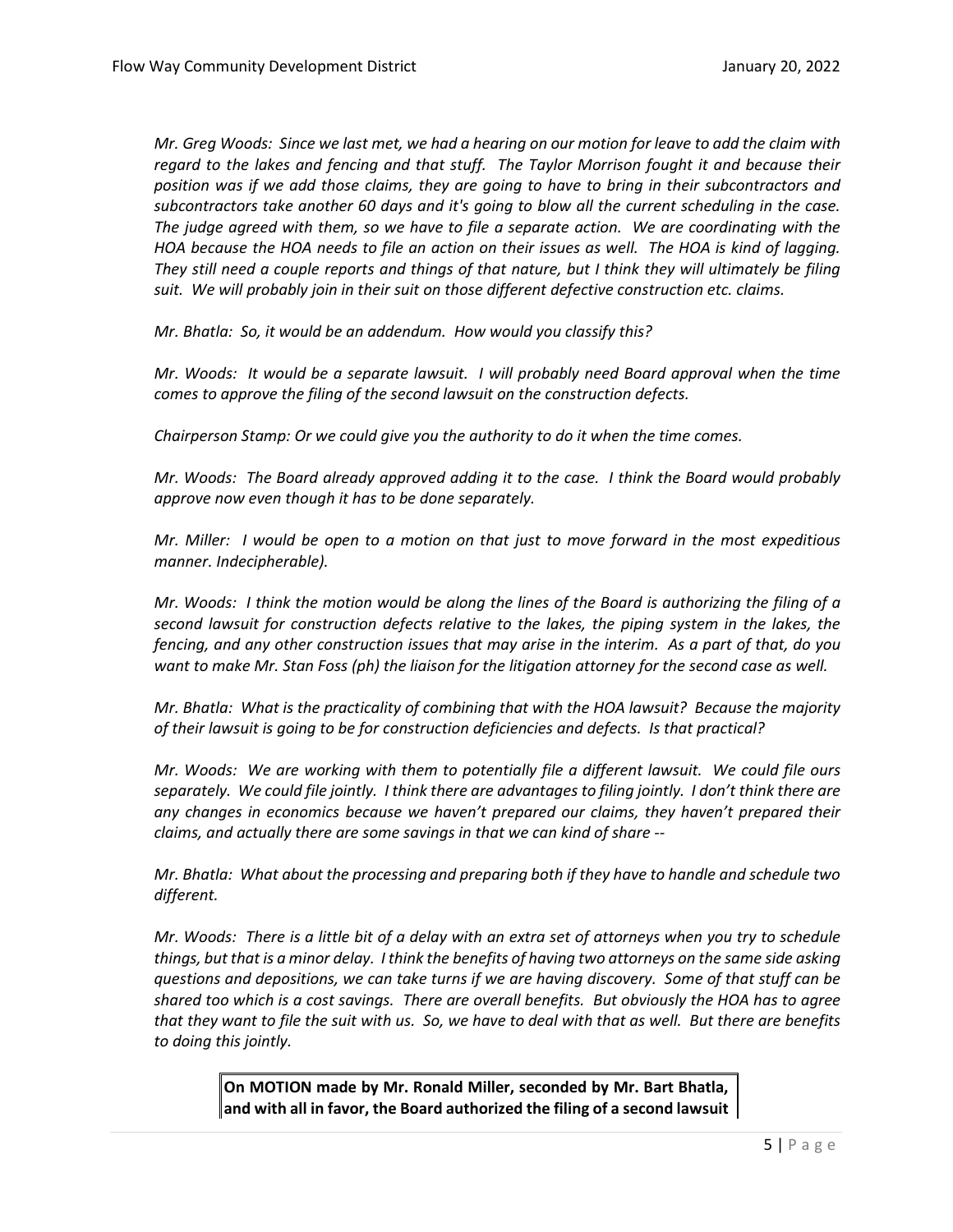**for construction defects relative to the lakes, the piping system in the lakes, the fencing, and any other construction issues that may arise in the interim.**

*Chairperson Stamp: What about the HOA joining the underlying lawsuit, switching from being a defendant to a plaintiff?* 

*Mr. Woods: We have been encouraging the HOA's attorneys to do so. They just haven't quite gotten there yet. There is intent to go that direction. The nonbinding arbitration got moved. It is now February 28. It probably needed to be moved because we need some discovery. On Monday I will be deposing another one of the Taylor Morrison Board Members. I forget his name, but after speaking with some people, we felt he would be a good person to call for his deposition based on the information we are trying to elicit. We will take that deposition and then Taylor Morrison has designated Barbara Kininmonth, their President of the local branch here, as their corporate representative, and then they also named their outside attorney as their corporate representative on some of the legal issues which is somewhat unusual, but we will have those depositions coming up as well. Hopefully, we should have them all done ahead of the nonbinding arbitration, so we can put that information in front of the arbitrator.* 

*Mr. Miller: Do you think we are still on target for May?*

*Mr. Woods: We are currently, I believe, on the end of June docket.* He discussed the difficulties in scheduling due to COVID. *Based on other cases I have in the pipeline, my best guess is June might be optimistic.* 

*Chairperson Stamp: I want to point out a couple things from Drew Millers' deposition. He was very candid in that they never intended to honor the permits. Their intent from the beginning was to give it to the CDD, the permits be damned. Keep in mind, he didn't know who his employer was or what his job title was. There were a lot of things he didn't know if you read the deposition.* 

*Mr. Miller: (Indecipherable). He did not know who his employer was. He did not know where his paycheck came from, and he did not know his title.* 

*Chairperson Stamp: In fairness to him, I get that he was trying to draw distinctively that he didn't know if he was employed by Taylor Morrison Florida, Taylor Morrison Esplanade, or Taylor Morrison --, but he was being too cute in not knowing who he worked for.* 

Discussion continued regarding Drew Miller's deposition.

*Mr. Bhatla: What's the implication of these two people who are being presented, the VP and the other? These are the additional people that we are going to depose?*

*Mr. Woods: We can ask for the deposition of their corporate representative. The corporate representative's testimony on a specific topic can bind the company. For instance, Drew Miller testified, but this is just Drew Miller as an individual testifying. You want to bind the company on its specific legal positions for the case. But they are entitled to decide who they put up as their corporate representatives, so they split it into two.*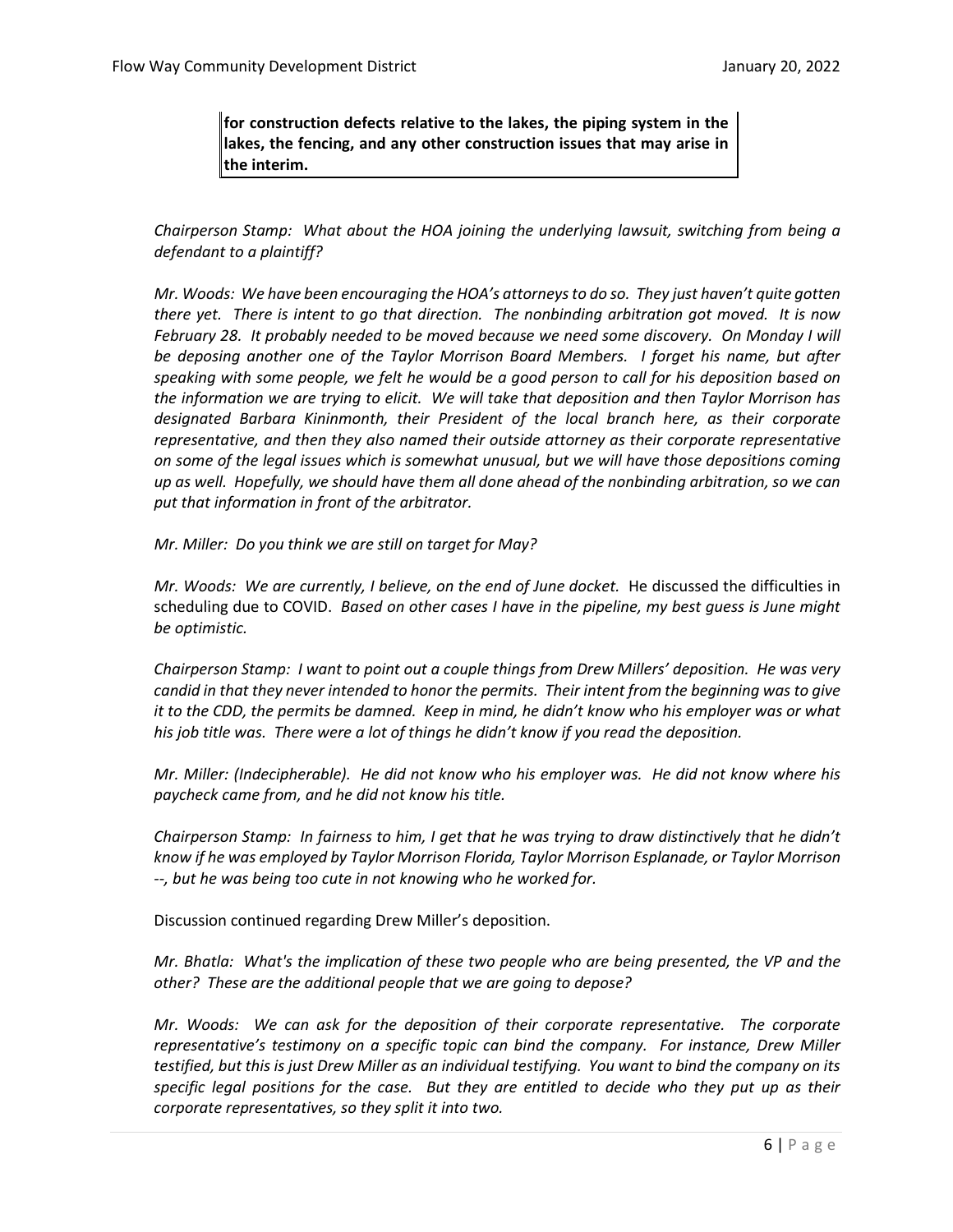*Mr. Bhatla: I think that's a good move because I've gone through the deposition and Drew gives the impression that basically the permit exists, but it doesn't mean anything. That was his attitude.* 

*Chairperson Stamp: They were doing us a big favor. He made that very clear, that we should be eternally thankful for them giving us a debt.* 

### **II. District Engineer - Calvin, Giordano & Associates**

- **a. Preserve Tree Removal**
- **b. Strategic Operational Plan**
- **c. 20-Year Stormwater Needs Analysis**
- **d. USGS/SFMWD Surface Recorder**

*Mr. James Messick: I have five things to review with you. Number 1 is Preserve Tree Removal. After our submittal to the District, South Florida Water Management District, Mike Connor met with their Staff to review the submittal and trees that were requested as the priority to be removed. That took place on January 13. After the visit, I spoke with Mike and there were some conflicting opinions about trees and Mike is going to revise those priority trees so that it is acceptable to the District to get approval from them to be removed. He is in the middle of revising his plans.* 

Chairperson Stamp asked if the safety hazard the trees presented was discussed.

*Mr. Messick: Yes. If it's 35 feet off of the path, and it is a 32 foot tall tree, Mike may have pushed a little bit to have that tree removed, the dead tree. Another thing that they brought up was that they expected the trees they did approve to have the top half of the trees removed while the bottom half of the trees would be left in place (if it weren't a safety hazard) in case there were woodpeckers or other types of birds who might want to use those trees as a habitat.* 

*Mr. Bhatla: Who is the approving party on that?* 

*Mr. Messick: South Florida Water Management District. They have an environmental department that he met with, and they went and looked at all the different trees. I would like to note that the prices we gave you were just to cut down the trees; that's what we've done in other communities. Their request to cut down a portion and actually remove the portion, would increase the cost for those trees, but it may be offset by the fact that not all of the trees were agreed upon, so there may be less trees, but more cost per tree. We will have a revised budget and approach once we have a revised plan submitted and approval from the District.*

*Mr. Bhatla: Removed to where?*

*Mr. Messick: They would have to be removed offsite and be disposed of.* 

*Mr. Bhatla: Why? Can't we just ask the Authority to drop it there in the preserve?*

*Mr. Messick: I think it causes a threat if there is a forest fire and there is a lot of kindle and other trees that are dead and just laying around. They want it removed out of the preserve.*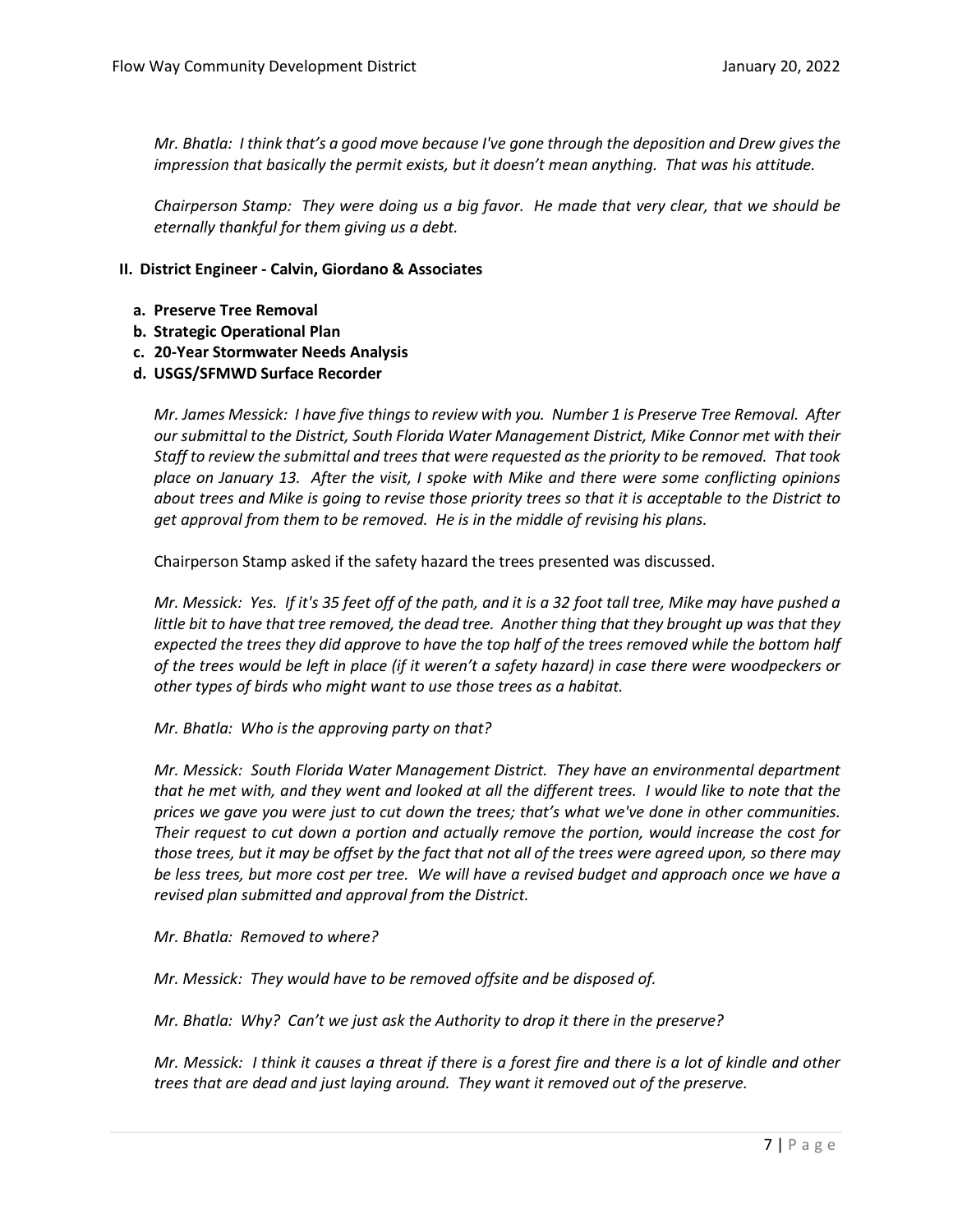Discussion ensued regarding leaving the cut tree portions onsite; the potential problems the trees could cause by impeding water flow and providing fuel for forest fires; and the existing dead trees in the preserve area already being fuel for fire.

*Mr. Messick: Item number 2 is Strategic Operational Plan. I want to give you an update on the items we are currently working on. We have approximately 90% of the assets investigated and have performed several site visits to evaluate those assets and the draft report is being prepared. Some of the deliverables I've noted. Last month we gave you the 2021-2022 fiscal year budget. We are working and trying to finish the draft budget for fiscal year 2022-2023 by the end of this month. We are about 25% with the 5 year CIP program (capital improvement program), and we are almost complete with the lake bank slope erosion report and the asset evaluation report. Those are being finalized hopefully before our next Board meeting. We have secured vendors for various assets. I've gone through and listed those; under the lake maintenance we have Ecologic Services for aquatic lake and wetland plant maintenance; under landscape maintenance we have Estates Landscaping Lawn Management which is for the interim planting and the First Class Pools which is the main entry fountain. The Everglades Pine Straw, the mulching is still under negotiations. For the irrigation pump station, we have both Metro Pumping Station and MRI undergoing services for their respective maintenance and treatment programs.* 

*Mr. Bhatla: Is that all under the permit? The improvements we are making?*

*Mr. Messick: All the vendors are to maintain the various assets. We are not making any improvements; we are just maintaining the existing assets we have. Landscaping, the pumpstation, etc. those are the vendors we currently have, and we are in negotiations and have actually prepared P.O.s for this fiscal year.* 

#### *Mr. Bhatla: Is that at the entrance?*

*Mr. Messick: Yes. Primarily the landscape buffers are on the south side and at the entrance. The next item I would like to present is the 20-year Stormwater Needs Analysis. Based on recent Florida legislature, there is a need for a long term plan in process for stormwater and wastewater. Obviously, wastewater is not applicable for Flow Way. Per section 403.9302 Florida Statutes requires a 20 year Needs Analysis for local governments. That includes CDDs providing stormwater services. The analysis will be completed by June 30, 2022 for the first round of the Stormwater Needs Analysis. CGA has reviewed the template and prepared the analysis of existing stormwater management system. A lot of the items included in the previous item, Strategic Operational Plan, will be incorporated into this template and the draft will be provided to the District Manager by March 2022 for review. Attached in Exhibit 3 are the memorandum of Stormwater Needs Analysis and the template worksheet that we will use.* 

*Chairperson Stamp: Okay, want to talk about the Service Recorders?*

*Mr. Messick: We got the revised draft agreement approved at the last supervisor meeting and the District Manager signed fully executed agreement was sent by our counsel to USGS and South Florida on January 12, 2022. As stated before, this program is intended to be completed this Fiscal Year, so our ability to work with them cooperatively was much appreciated.* 

*Mr. Bhatla: What are we doing here? Is this the USGS station you were talking about?*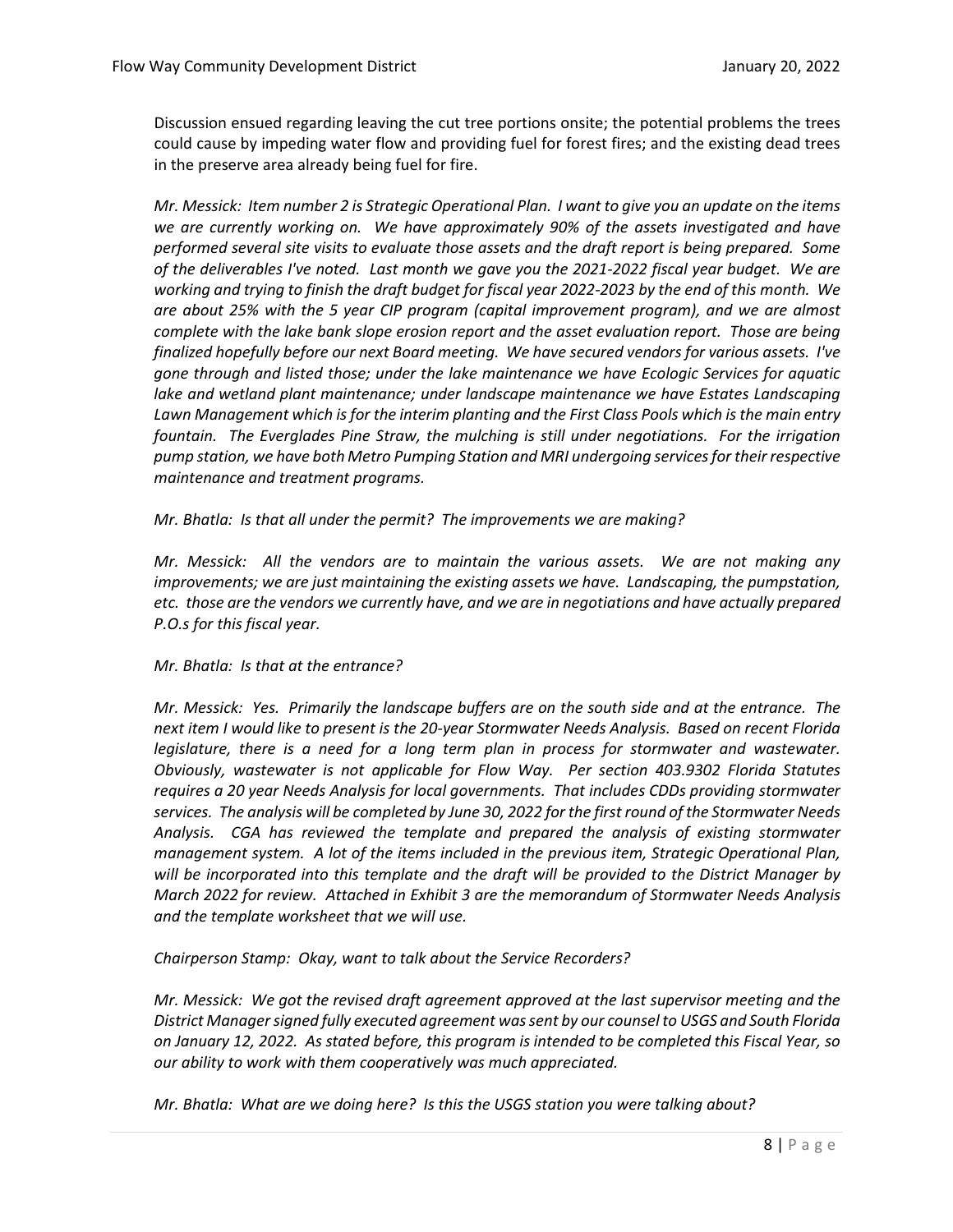*Mr. Messick: This is the surface water recorder. It is a gauging station they will use to update their water models. We do not maintain it. It is fully owned and operated by them. It's just on our land.* 

*Chairperson Stamp: It's powered by a solar panel and is way off in the northwest corner of our property in the preserves.* 

*Mr. Bhatla: What is our role in that?*

*Chairperson Stamp: We just have to approve them placing it there.* 

*Mr. Messick: The fifth thing I wanted to discuss was the South Florida Water Management Consumptive Use Permit Transfer. We are currently investigating and preparing documents to transfer that, and supervisor Bhatla had requested public records from South Florida that we are currently waiting on. They actually just replied to me requesting a fee of \$74.40 that we have to pay them to get the public records released.* 

*Mr. Bhatla: I think we should spend the money and also, I would recommend we have a pre-permit application meeting with the Agency. It usually avoids a great deal of revisions and going back and forth, and you understand their intent, and they will provide direction on how much work is involved. You want to minimize the amount of work and establish an understanding because it is so important to get your water permit. It is very customary to do that.* 

*Mr. Messick: That is something we can perform and attend with you or by ourselves and then we can –*

*Mr. Bhatla: I think we need the owner present there, in other words the CDD. We are the owners and I think we'd like to be there. I will volunteer to be there.* 

*Chairperson Stamp: We have a visitor who has a comment. I would like to go out in the preserves and see them. I don't want to set up a special visit, but if one of the vendors, or yourself, is going out there and has room on a gator or something, I would like to go out and see the place. I think some of the other members might like to go, but we cannot go together because then it becomes a public meeting.* 

*Mr. Marty Tepero (ph): I am noticing a very large imbalance on the height of the lakes, depth of the lakes, particularly if you look behind (indecipherable). The lakes there are lower than I have ever seen in my life and here it is only mid-January. I'm wondering, does anybody come out and look at this and monitor the lakes and walk the area to see the imbalance?* 

*Mr. Messick: There are monitoring wells that we can refer to on a quarterly basis if we can get our hands on the report to get some historical water level elevations, but those are primarily not in the lakes, but in the preserve areas. I can certainly talk to my Staff that's out there in the field and get their opinion about the water levels, but we have not been the District Engineer for more than a year, so we don't have the experience that you may have been here for four years. We have only been through one dry season. This would be our second dry season. But if I can get my hands on some of those water table monitoring reports, then I can look back at years past to see where we are at and see if there is any historical significance with the water level.*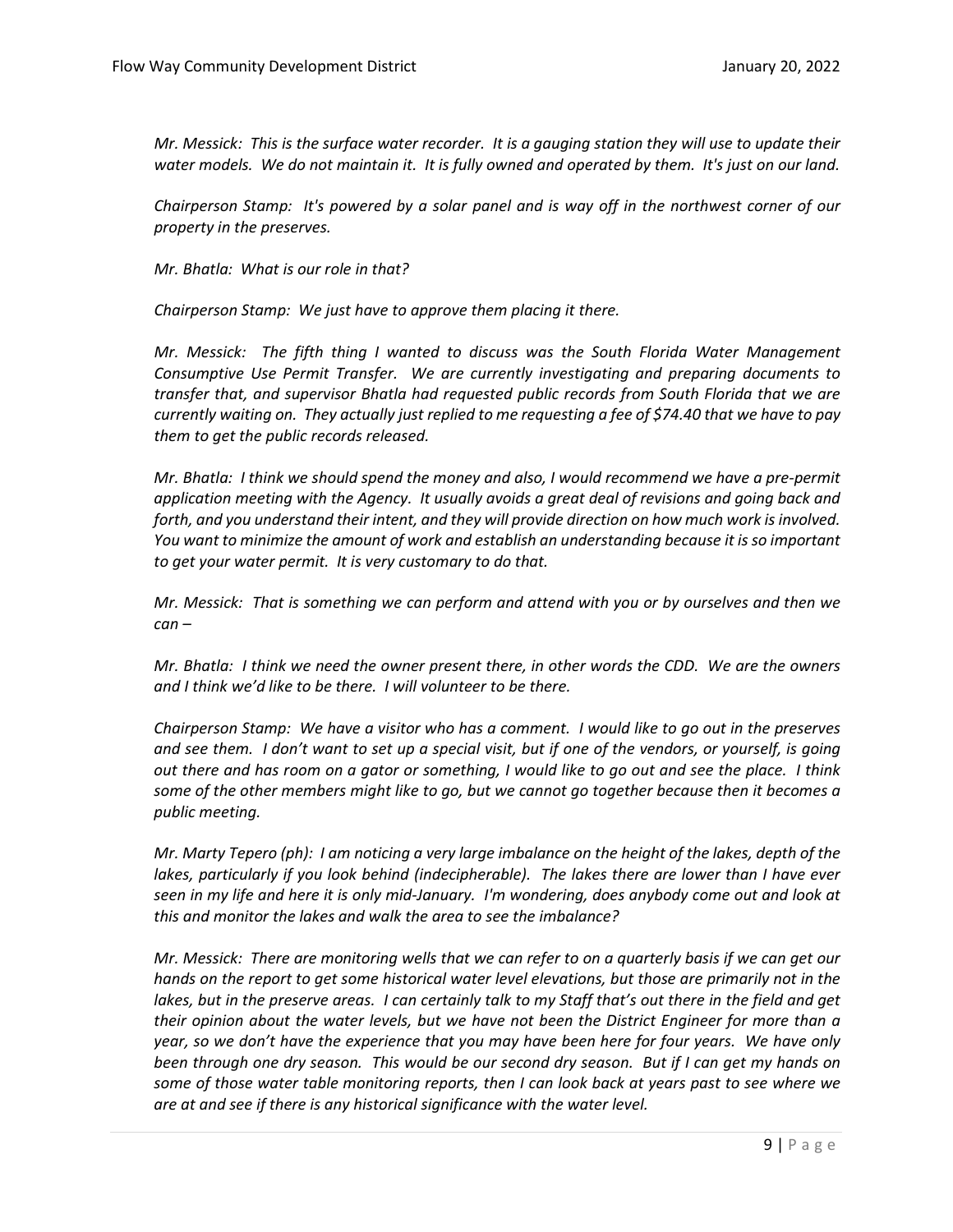*Mr. Miller: It might be a good thing if we could identify the lake he is referring to and then it is my understanding that all the lakes are interconnected with pipes, so the levels of all the lakes, with one exception, should be the same. If the water level on one lake was not the same, that might be an indication that we have a clogged pipe.* 

*Chairperson Stamp: Jim, it might be worth looking at the pipe to see if any interconnects are not working. Marty is going to send pictures and I will forward them on.* 

*Mr. Messick: If we can identify the exact location that would be great.* 

*Mr. Miller: (Indecipherable).* 

*Chairperson Stamp: I explained to Marty when he came in, if you have specific questions on specific agenda items, just get my attention; otherwise, there will be a public comment period at the end.* 

*Mr. Jordan Ball: (Indecipherable).* 

*Chairperson Stamp: Jimmy can you hear the questions?*

*Mr. Messick: No. You will have to paraphrase what he's asking. Sorry.*

*Chairperson Stamp: They are concerned about the lakes, the littoral plantings in them, and now balls are getting lost in the littorals.* 

*Mr. Jordan Ball: if you go to any other driving range with a lake. The edge of the lake banks is clear. You can walk right down. It's sand, but here we don't have that luxury, so we lose – as fast as we can put golf balls into circulation, we lose them. Not to mention (indecipherable) we have a boat they go out on, but because the littorals are so thick, and with the drop-offs, they can't get the balls, so we have a big problem with members not having golf balls, and with the supply chain issues currently we can't buy golf balls. At this rate within the next couple of weeks we are going to be totally out of golf balls.*

*Mr. Bhatla: Do you have a suggestion?*

*Mr. Jordan Ball: I do. My first suggestion is, long term suggestion, how can we along the lake banks, get rid of the vegetation? Is there a certain percentage of lake bank planting that needs to stay? If that's the case, can we clear out the driving range lake and count the other lakes at the percentage? If not, is there an opportunity for us to put a boom in it which is a floatation device which contains the golf balls.*

A short discussion ensued regarding the driving range which was (indecipherable).

*Mr. Messick: I can speak on this. I did talk to my environmentalist about littorals and whether or not we can modify them. The approved South Florida permit has littorals on the aqua range, primarily on the south side of the lake and the kind of wrap around the east on the preserve and the west on the flow way. It does not creep along the east and west sides of the lake and there are no littorals required on the north side of the lake immediately adjacent to where they are driving from.*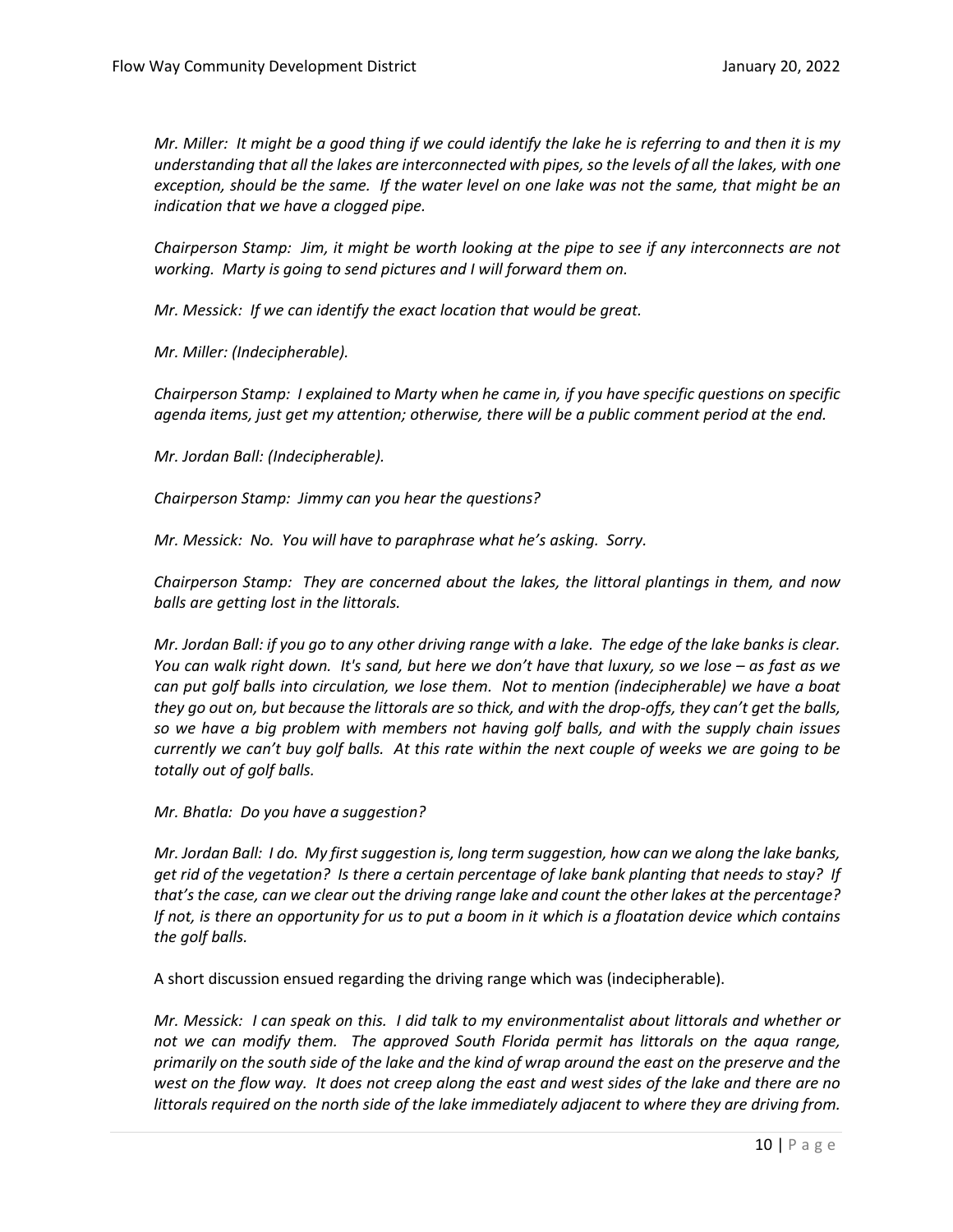*So, we can move littorals, we can shift littorals, as long as we keep the minimum linear foot of required littorals in that lake preserved, we don't have to go back to the District. It is all a maintenance issue. We can cut down littorals and replant if you want to move them to a different area. There are certainly things we can look at to try to make it easier with your operations at the driving range, so you don't have problems retrieving all the golf balls being hit into the lake.* 

*Mr. Jordan Ball: Would it be possible to set up a meeting for myself and Joe to meet with you in the near future to look at that in detail and come up with an Agenda, and if that is the case where we have to have a certain percentage of littoral on the driving range lake, we could at least identify that and then get with the HOA Board on putting a boom in to eliminate golf balls from getting into the littorals.* 

*Mr. Messick: The first thing I can do is prepare an email and send it to the District Manager to coordinate with you and I can show you where the littorals are permitted. If there are littorals in other areas, you can remove them as long as you keep the permitted littorals in the permitted areas. If you want to meet on site to look at them in more detail, I can certainly meet with you myself or as I said, I have Staff that's out there every week and are more familiar with the lakes and lake banks and they have don't a lot of the strategic investigations of the assets for the CDD.* 

*Mr. Jordan Ball: Once we identify that area, is there any CDD restriction on us putting in a boom, which is a floatation device?*

*Mr. Ward: That would need to be permitted. We need to give you permission to do that, which I don't see being a problem, but you have to go through the process.* 

*Chairperson Stamp: The only problem I see here is "quick." I don't know what quick means. (Indecipherable). We can meet quickly but reaching a solution –*

*Mr. Jordan Ball: Understood.* 

*Mr. Kleck: Does every lake have the same percentage of the among of littorals that they are supposed to have?*

*Mr. Messick: Not the same. In fact, there is an interior lake, I believe someone got up and spoke about not have any littorals before, and that lake does not have any required littorals. There never was supposed to be littorals in that lake. We can certainly add littorals to that, but there was a zero percentage on that lake and there are other lakes that have higher percentages. The average littoral percentage is anywhere from 30% to 50% depending on the lake.* 

Discussion ensued regarding littoral percentages in lakes; the lake without littorals; helping to get the driving range lake littorals to a manageable level; the CDD's budget limitations; and the cost of moving littorals. Portions of this discussion were (indecipherable).

*Mr. Miller: if a lake only has 25% littorals planted. If that's the case, I think what I'm hearing, what they would be asking, is much less than removing 25%. If it's only a 25% requirement, we could help them achieve their objective easily by removing littorals in the places where balls are found. This whole matter came to my attention a couple of weeks ago. I don't use the range, but I'm hearing other people whining about the lack of balls. There just aren't any golf balls to hit at that point, and*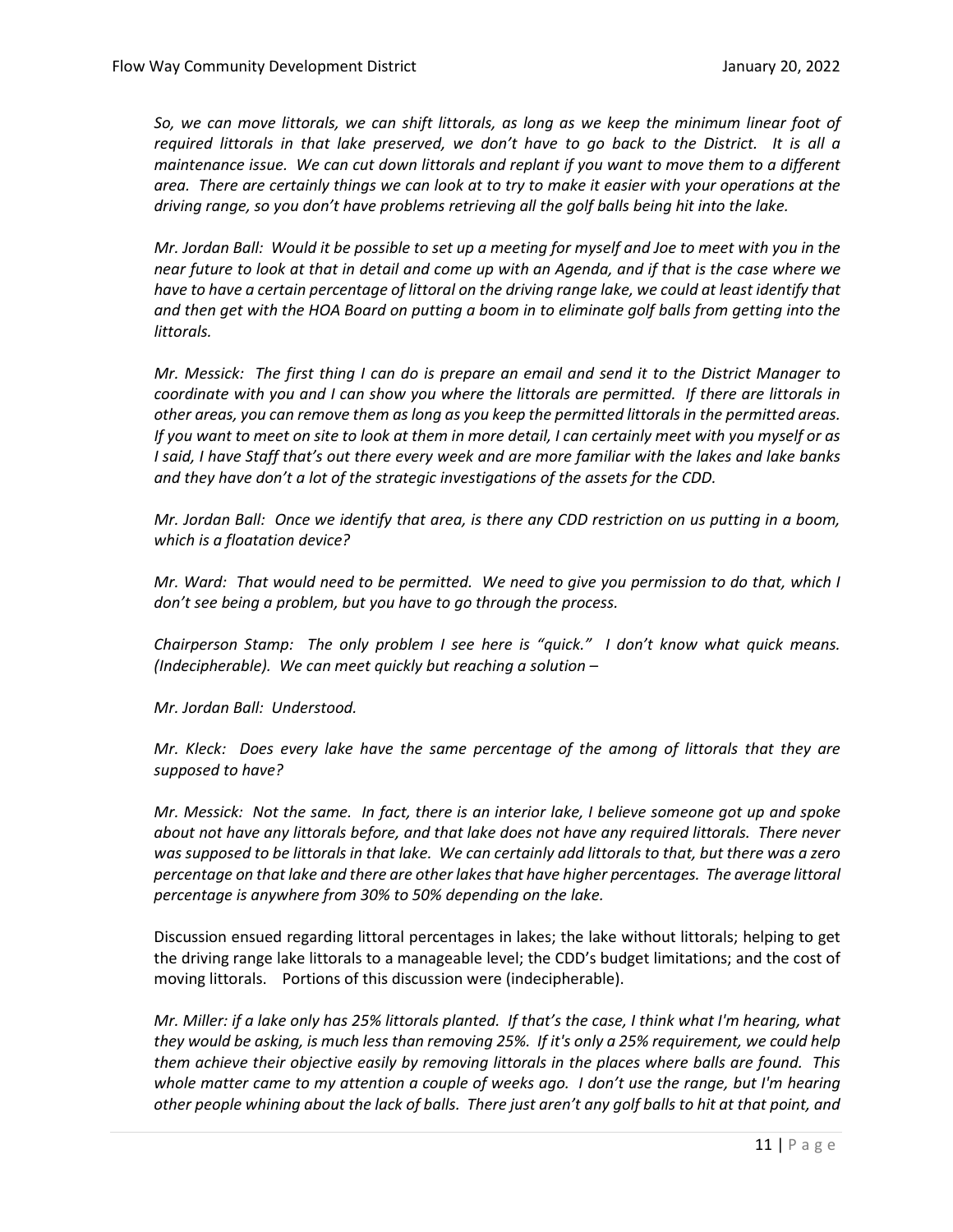*one thing led to another. I had a tour which was quite interesting, I learned a lot. The guy in the boat was trying to net balls and that wasn't working. There was another guy on the north shore taking them out one at a time, dodging the people on the range hitting balls right at them. I wouldn't want that job. I do fully support doing what we can for them quickly. (Indecipherable). Perhaps we don't know what the real critical need is, or top two critical needs, and assuming we can remove the littorals, finding out how much that might cost. Are we talking \$5,000 dollars, \$10,000 dollars? We can come up with that kind of money. We as a CDD must do things (indecipherable) and should want to do things to help the community. I would prefer postponing the \$7,500 dollar tree cutting and spending \$7,500 dollars to pull the weeds out of the lake. I haven't heard a single person say, Ron, when are they going to cut down those trees? I've only heard complaints about the range.*

*Mr. Bhatla: I want to propose that we should assign somebody through Jimmy who can go ahead and prepare a sketch, etc., of the project we need to do and that could be the basis, but I think this seems to be urgent because if we don't do this, we'll have a lot of unhappy people. I think we need to attempt this, Jimmy, as quickly as possible.* 

*Chairperson Stamp: I have heard a couple of complaints, but more because the trees are ugly, but it is certainly not a predominant theme out there. Jimmy will be in touch to set up a meeting.* 

*Mr. Bhatla: Hopefully the problem will be resolved inside a month.*

*Chairperson Stamp: If we are going to do that, we need a process to do that, and we need a budget to do that.*

*Mr. Bhatla: So, we need a definition of the problem and the amount involved, and then we can act.*

*Mr. Ward: As Ron indicated, he did bring this to my attention a couple of weeks ago. I have gotten CGA involved in the process to determine what we can do and how quickly we can do it within the constraints of our existing budget, and then to the extent it's not in there we would have to figure out what the cost is going to be, whether we can afford it etc. I clearly have the authority to do that outside of the Board Meetings and will continue to move forward and do that process. If it's out of control and the number is not fathomable, we will have to come back to you, but it is on our radar.* 

*Mr. Miller: What is your authority level in spending money without Board approval?*

*Mr. Ward: Within the constraints of the budget, I have authority to do so, but the budget is kind of a hot mess at the moment. We are going to go through that in a minute. I can move things around as I deem appropriate.* 

*Mr. Kleck: Jimmy, if you meet a few guys from the golf course, are you able to give them an estimate of what they want to have done would cost?*

*Mr. Messick: Yes.*

#### **III. District Manager – JPWard & Associates, LLC**

- **a. Review of Operations Financial Position – Remainder of Fiscal Year 2022**
- **b. Review of Questions and Answers to Audience Questions from the December 16, 2022, meeting**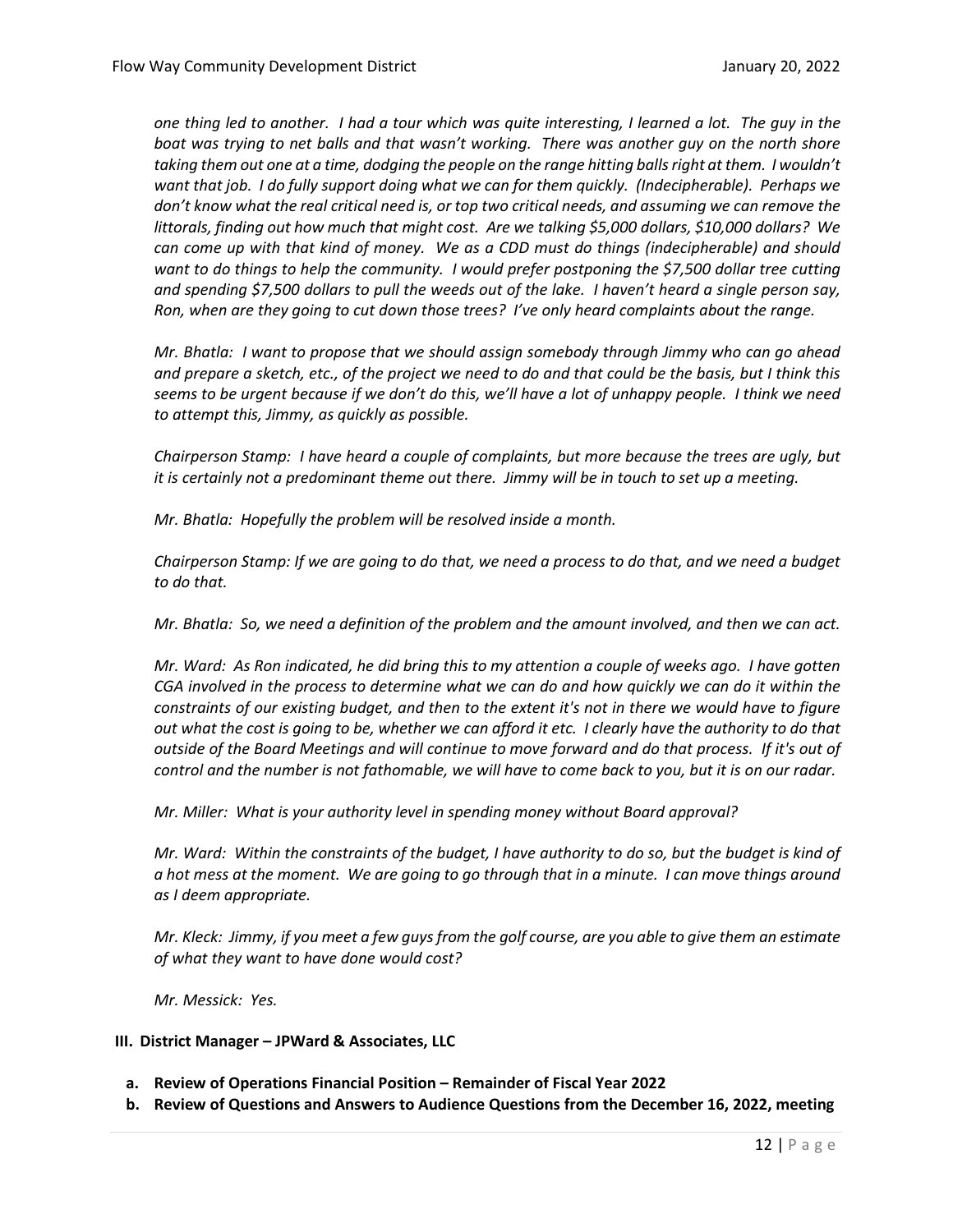### **c. Financial Statements for period ending December 31, 2021 (unaudited)**

*Mr. Ward: I provided to you our current fiscal year 2022 operations. From an overall perspective, we have roughly \$753,000 dollars in our budget for our entire operations during the current year. Of that \$753,000 we are anticipating using about \$150,000 dollars of existing cash to fund it. Taking over the operations of all of our assets, you will see in the estimated expenditures out, they include the lakes, the MRI cleaning, the landscaping for (indecipherable) as you come into the community, the irrigation, a little bit of a contingency, and we have also identified in the last two months alone extra items that have come to our attention as items that should have been repaired in the past, but haven't been repaired, like the video of the drainage pipe, the structure repairs and broken pipes, the entrance (indecipherable) which were partially inoperable, and the preserve tree removal. In total, in just what we know today, there is \$1,172,000 dollars in anticipated operating expenditures through September of 2022. That simply means there is not enough cash in the bank to fund this entire operation for the balance of this fiscal year. I put together items that either can be deterred or not done in the current year, including your preserves and all of the extra items that we have identified to date. Even doing all the operations excluding program reductions, by the end of this year, I anticipate our cash balance to drop to \$82,000 dollars. That is insufficient to fund the operations in October, November and December. Just doing normal course of business for that time period would be roughly \$203,000 dollars in operations. If we are going to continue down this road, clearly all the extra items we cannot do. The preserve item we can defer the decision on doing that but based on the purchase orders we already have written, in order to do the landscaping, doing the preserves in June is not something I think we are going to be able to do at this point. I will continue to update this for you as we go forward through each month. As I mentioned to you, it seems like every time we turnover a rock something new pops out that we did not know about and it's not a \$2,000 dollar item, it's always a 5 digit number item we have to deal with. This is the state of financial affairs that we are in at the current time.* 

*Mr. Bhatla: You made a comment about the already purchase orders relative to the preserve that you can't implement. Is that what you said?*

*Mr. Ward: Yes. That is what I said. In order to handle the standard operations for lakes, landscaping, irrigation system, there won't be sufficient funds, I don't think, to do the preserve maintenance item that is normally at this sum. I'm going to caveat, "I don't think," because we will know that in a few months when we get there. The number may not be \$250,000; it may be another number this year. It does seem to be going down on a yearly basis in terms of what we are actually spending to do the maintenance, but it's a decision we will have to make in two months.* 

*Mr. Miller: do we have the authority to borrow money? Did we think about getting a line of credit to get us through this time?*

*Mr. Ward: I have been reaching out in the last three or four weeks to numerous professionals that I know that would know, and there are only two that I have come across: Synovus is one bank, and I forgot the name of the other bank. I will be reaching out to them, but it's unlikely that we will be able to do that, but it's something I want to try. No other banks I have found do that.* 

*Mr. Miller: Is it reticence on the part of the banks?*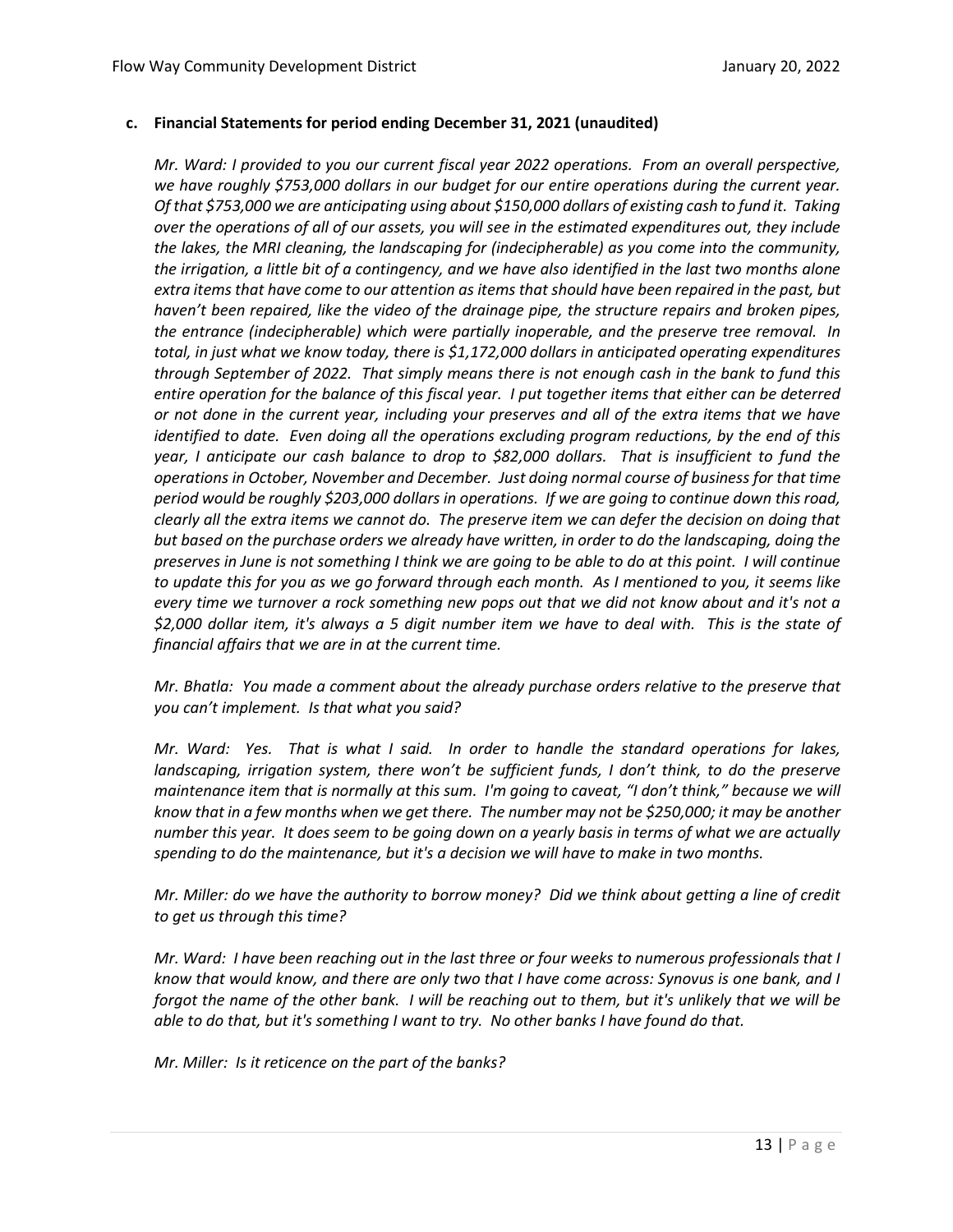*Mr. Ward: The reticence is there is no security for the pledge of the borrow. It's like a bond anticipation note. The pledge is you would be required to levy an assessment next year to fund the repayment of that note. You can't guarantee that right now because you haven't gone through the public hearing process, you haven't levied the assessment. It's a chicken and egg thing.* 

*Mr. Miller: It might take some creativity, but don't we have substantial deposits with several banks?*

*Mr. Ward: All of the money that we have, which is millions of dollars obviously, is in trust accounts or pledged to the bond issues. Those cannot be pledged for any other source. The only money we have is our cash account which as I said is \$350,000/\$400,000 whatever the number may be, but it's not enough to pledge what I know we are going to need. But I still want to proceed and figure out if a solution is discoverable, but I am not optimistic at this point.* 

*Mr. Bhatla: The implication is, if we don't do the maintenance of the preserves, we have internalized the problem it seems to me, through lawsuit and we haven't brought the Corps into it, at least informing them that we have this conundrum. We have to solve it because if in future they apply a fine etc., part of the consideration of this is that they will say you never informed us about these issues. We need to bring them in and share our problem, and I think they will understand about the delay. Also, I think we need to bring to the surface that we have to explain to the court what has happened. We have assumed responsibility without the funds, and we are unable to do this. What is their take on it? We don't have a downside on that. We are involved anyway. We have to get it done. But I think not to inform the regulatory agency and internally just deciding we will delay – we need to be transparent. Everything we do is essentially transparent. I propose we meet with the Corps, and the theme is the permit application because that permit also has to come to us eventually. The court indicated there is no need to make a transfer at this point in time because they were concerned about the success on the part of Taylor Morrison, so they might have some comments, and they might call Taylor Morrison and say hey guys, we want to do this, that or the other. I think we need to bring up the problem in the open and not just internalize it. By internalizing I mean is we are trying to recover the fund through our lawsuit, but the agency is controlling us, and we are not informing them of what's going on. I don't think it's a good idea because when push comes to shove if there are any penalties, one of the considerations is cooperation and information sharing. We don't want to fall into that because everything we do is—*

*Chairperson Stamp: I don't think anybody here would disagree with that. The problem is we've asked the Corps for a meeting, and they haven't given it to us. We could ask again. Before the lawsuit was filed, we asked.* 

*Mr. Bhatla: They won't meet with us?*

*Mr. Woods: If you approach them as a preapplication meeting and then perhaps I could bring a letter with deposition excerpts.* 

*Mr. Bhatla: We do the preapplication meeting. They may say no, no, you can't do this etc. I think I'd like us to approach them, if you think it's alright, not on a legal basis. Because the protocol is, if you bring your attorney you have to inform them, and they bring their attorney, and the conversation will be different. We are speaking of preapplication requirements, etc., so at least we get some feedback. If you like, I think we can approach them.*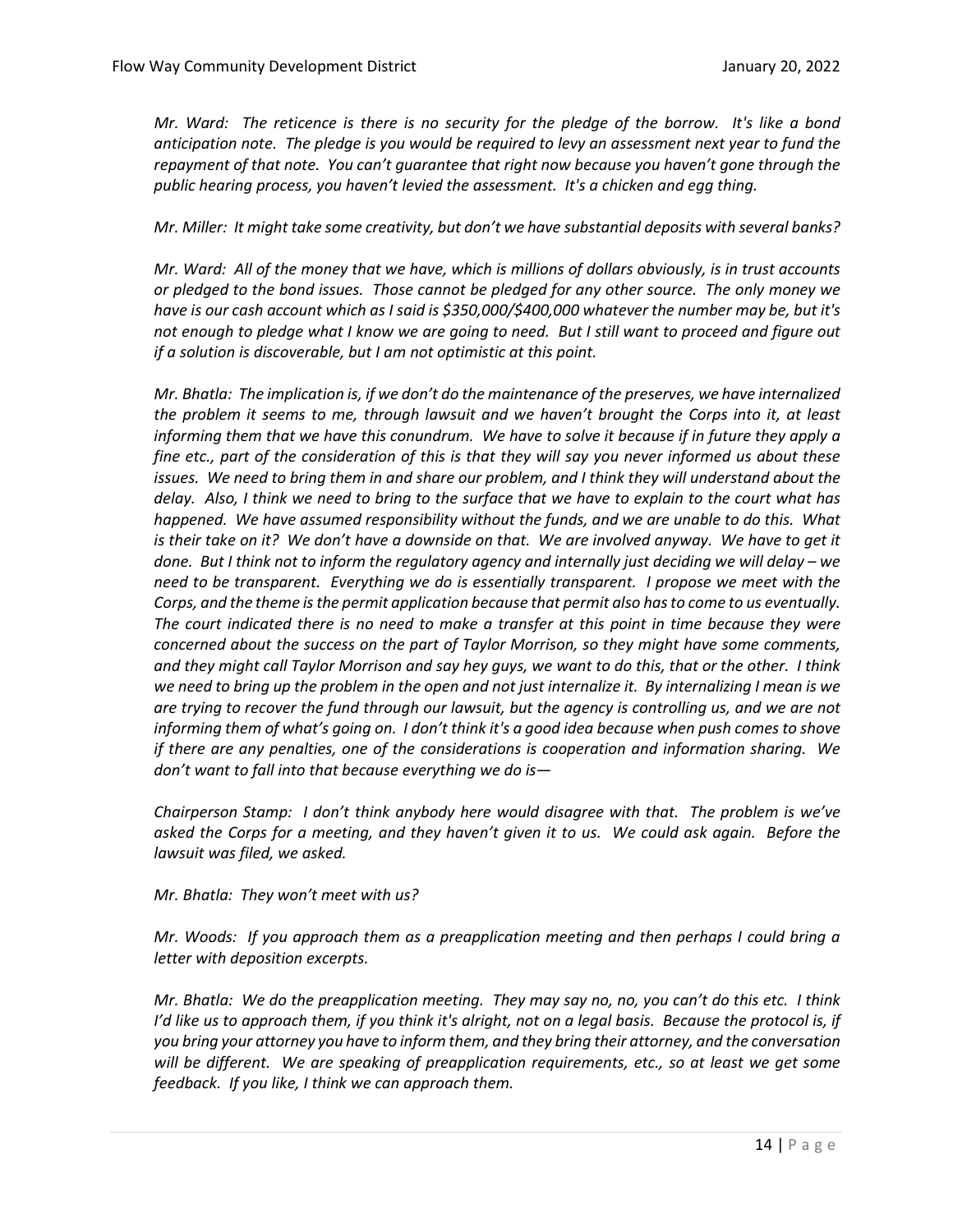*Chairperson Stamp: Who do you mean by "we?" Through Jim? How do we approach them?*

*Mr. Bhatla: I think through Jim or us. We make a call as a CDD and ask. They may say write a letter in this form and then we'll respond. I don't think it hurts anything.* 

*Chairperson Stamp: I don't think it hurts anything, but two concerns come to my mind. As individual board members we don't really have the authority to do anything. It doesn't mean we can't reach out. The other thing is, would that come back and bite us in the lawsuit. That's my two concerns.* 

*Mr. Woods: It could be beneficial to have an open frank discussion. I just worry if they ask hard questions and then take a different –*

*Mr. Bhatla: Like what? We just are playing the game.*

*Mr. Woods: Well, let's not play a game because I'm tendering legal advice here.*

*Chairperson Stamp: You are also on public record.* 

*Mr. Bhatla: I am asking what is the potential downside?*

*Mr. Woods: I don't want to explain the downside on the public record.* 

*Chairperson Stamp: When I say you don't have any authority, it does not mean you cannot act. It just means you cannot act with any authority as an individual member. It doesn't mean you can't meet. You can meet and say you're a member of the board, you just don't have the authority to bind the board.* 

*Mr. Ward: I must support Greg in this. It's really difficult to know what the Corps is going to do, good or bad. And if you anticipate what they normally do as being more bad than good to start with, I would be very careful of calling or setting up appointments or doing anything with respect to – I think you could look at this permit to begin with. If you don't do the maintenance, all it really does is extend your maintenance program another year or whatever time needed to meet the success criteria. I don't think it's a particularly onerous decision to defer it. It just extends the time period you have in order to do the maintenance. I would tend to be really careful, especially because we are in litigation, about doing anything at the Corps level.* 

*Mr. Bhatla: I view this in this way, that we are not a party to the permit. We are by implication, by default we took ownership, and we assume we are the permit holder. We are not the permit holder. The Corps, I think, assumes that anybody they gave the ownership to, they give them the funds. That is how I think the discussion – as long as we don't do anything legally with the Corps, then technically are not going to be involved.* 

*Chairperson Stamp: Question for legal counsel: Is the ability for the court to come to a decision, isn't that information going to come up in the trial that we got more than we can chew so to speak, and we got property that never got funded for? Won't that come out in the trial?*

*Mr. Woods: That will come out in the trial, but the Corps is not a participant in the trial. We have sent the Corps a very lengthy detailed letter on the position and the fact that there is no escrow fund*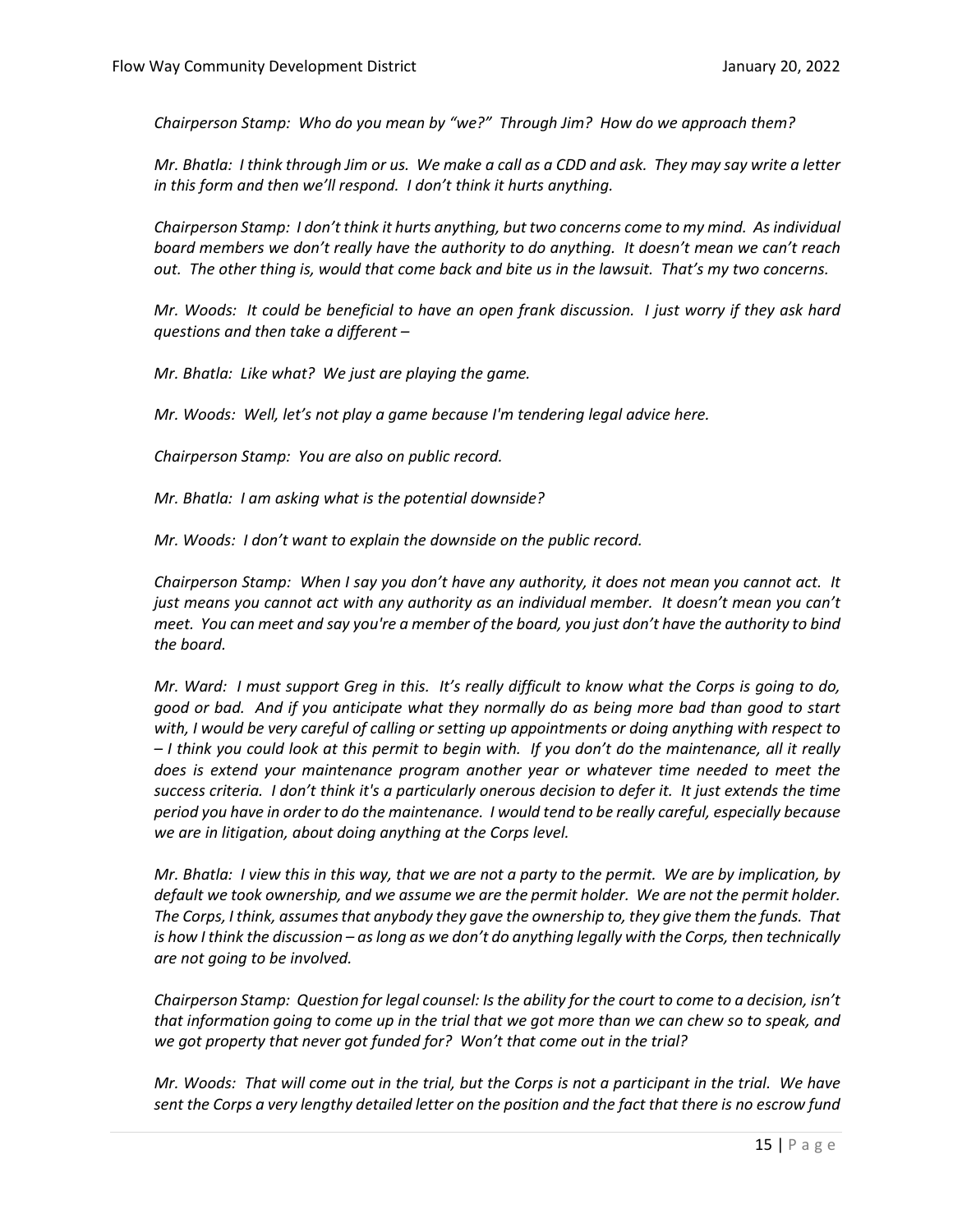*and all. The Corps is aware of that. The Corps has previously made several determinations in our favor, but Taylor Morrison tried to modify the permit to basically pass it off to us and the Corps said no, you are not going to modify the permit at this time. So, Taylor Morrison is still on the block. In response to what Jim said, delaying the success criteria, I don't think the Corps will let Taylor Morrison off until the success criteria are met, so that keeps Taylor Morrison as permittee out there. I believe we should, perhaps after depositions, we may want to send supplemental correspondence to the Corps just on some of the information we have gleaned. I don't know if you want to push them to make a decision now, but you want to keep them informed and let them know what's going on and that there is still no escrow fund and there might be a mention about our budget.* 

*Chairperson Stamp: Is there anything to telling Taylor Morrison you are still the permittee by the way, and we are not going to fund this.* 

*Mr. Woods: Taylor Morrison is probably aware of it. I bet Taylor Morrison pays attention to our meeting minutes. I think they are aware of the situation we are in.* 

*Mr. Miller: Leaving this to the judgment of counsel, if there came a point in time, we might want to try an innocent communication with the Corps, I could be used as a vessel to do so as a citizen and not acting on behalf of the Board as I have had conversations and several pieces of correspondence before this thing really took off.* 

*Mr. Woods: I could have a discussion one on one with you about timing and when a good time might be to do that.* 

*Mr. Miller: The trust funds we have for the debt, they are on deposit with some bank or banks. It would seem they would probably like to give us a line of credit.* 

*Mr. Ward: The trust bank is U.S. Bank, so most of these other banks, most of the trust departments in these larger banks over the last few years have been sold off. There are not many of them left in this state. As a matter of fact, our Florida U.S. Trust and Wells Fargo are the only two left. And Wells Fargo just sold theirs to some Hedge Fund. That is an opportunity, but it's not a strong opportunity, but it's something I could explore.* 

*Mr. Bhatla: What about our reserves? Do we have reserves?*

*Mr. Ward: We have no reserves, so to speak, in our operations. None whatsoever. What you see in reserves is only for our bond issuance.* 

*Chairperson Stamp: You are saying to fully be funded and get caught up we would basically have to do another \$250 dollars per door basically for the preserves?* 

*Mr. Ward: Correct.*

*Chairperson Stamp: And our current ballpark assessment per door is about \$2500 dollars, so we would be talking about going up to \$2750 roughly?*

*Mr. Ward: Correct.*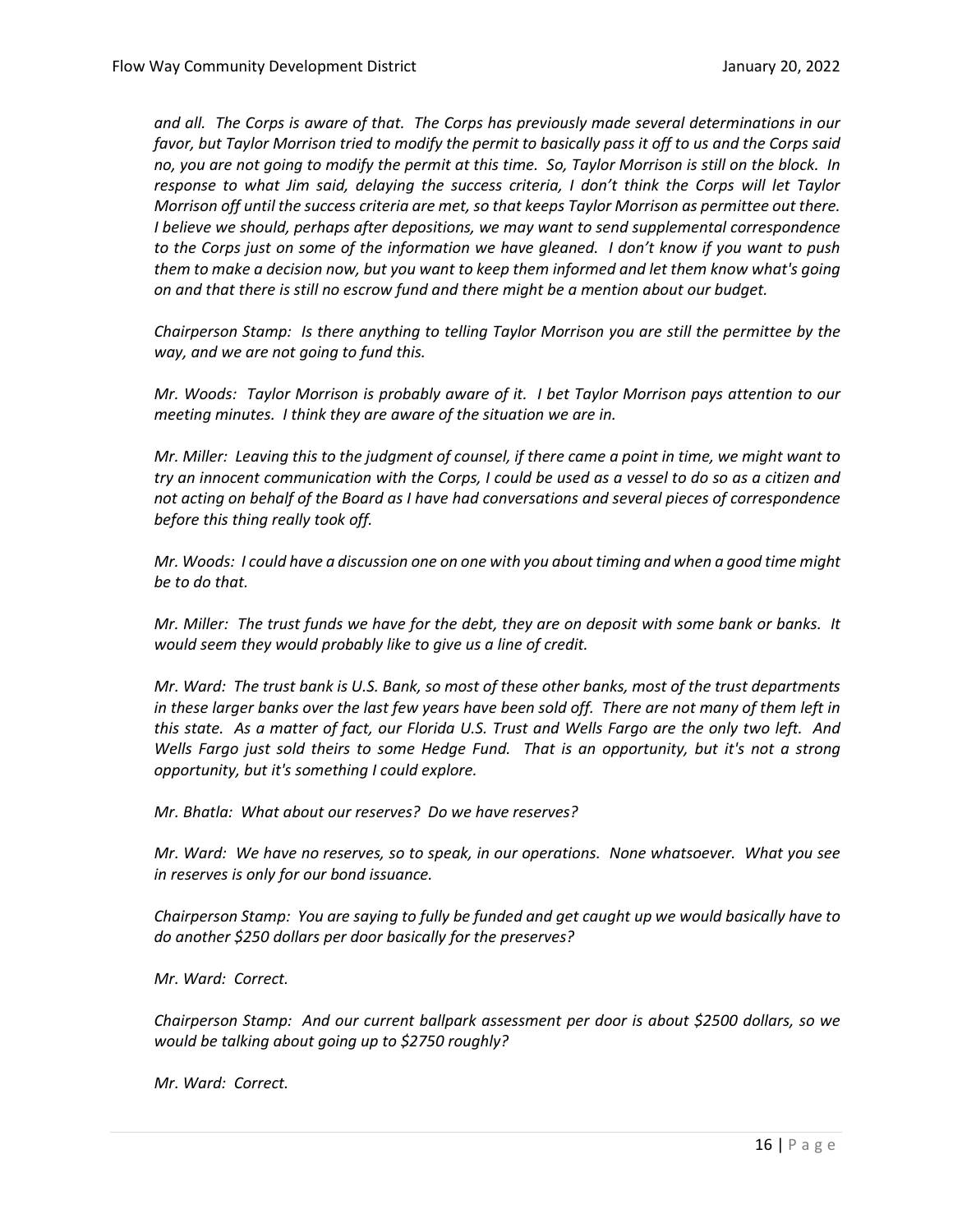*Chairperson Stamp: But that doesn't take into account any of the other lakes, fencing, any of the other hiccups, and if we wanted to fully get caught up next fiscal year with all the deferred maintenance that we are aware of, and who knows what tomorrow is going to bring, what size increase in the assessment are we looking at?*

*Mr. Ward: I will not know that for another 45 to 60 days, until the CDD finishes the operating budget for 2021-2022 and we identify where all the deficiencies are, and then we can plan them out.* 

*Chairperson Stamp: But if you don't plan them out and just say we are going to do it all in one year --?*

*Mr. Ward: I don't know because I don't know the number. For example, we know the lake banks are in poor condition and there's hundreds of thousands of dollars there. We know the littorals need work. We know a lot of things that need to be done, we just don't know the value of all of that yet.* 

*Chairperson Stamp: Would \$1 million dollars be a ballpark figure?*

*Mr. Ward: I think that's a good ballpark.* 

*Chairperson Stamp: That would be basically raising everybody's assessment from \$2500 to \$3500 or more roughly. That gets us caught up in one year and it could go back down after that.* 

*Mr. Kleck: That could be a one-time assessment of \$847 dollars per door.* 

*Mr. Miller: There is no such thing as getting caught up. We will be doing this every year. Frankly I would be opposed to paying \$1000 dollars for a catch up which wasn't going to catch anything up as opposed to assessing someone with a slow increase.* 

Discussion continued regarding the assessment.

*Mr. Ward: The operating program numbers are a good quarter million dollars below where they really are, so you've got \$250,000 dollars to \$300,000 dollars more per year coming online just to do your operations, plus to do the capital over a period of time, and then that is a recurring program that you do every 3 years, 5 years, whatever it may be and that's another \$200,000 to \$300,000 dollars, so I'm guessing \$1 million dollars is not out of the ballpark. It's probably going to be that, but it's going to go up and \$100 dollar increase is not going to cut it.* 

*Chairperson Stamp: We are talking serious numbers here. We are talking \$250 to \$500 dollars minimum for next year. It could be more. I just want to get that out there so people can start to understand.* 

*Mr. Ward: The only other thing I have for you, I sent you under a separate cover, I did a memo that outlined the questionsthat you asked from the residents last month and what my answers are. I will just quickly go through those with you. Our fiscal year is set by statute from October 1 through September 30; no changes need to be made to that. Our bonds have a call provision and can only be refinanced in the call provision. The first series of bonds would be the year 2013 bonds and the refinance is for December 2023. They are at 645 for an average coupon, so we will be able to do that refinancing a few months before December of 2023 and we will start in January of 2023 to do*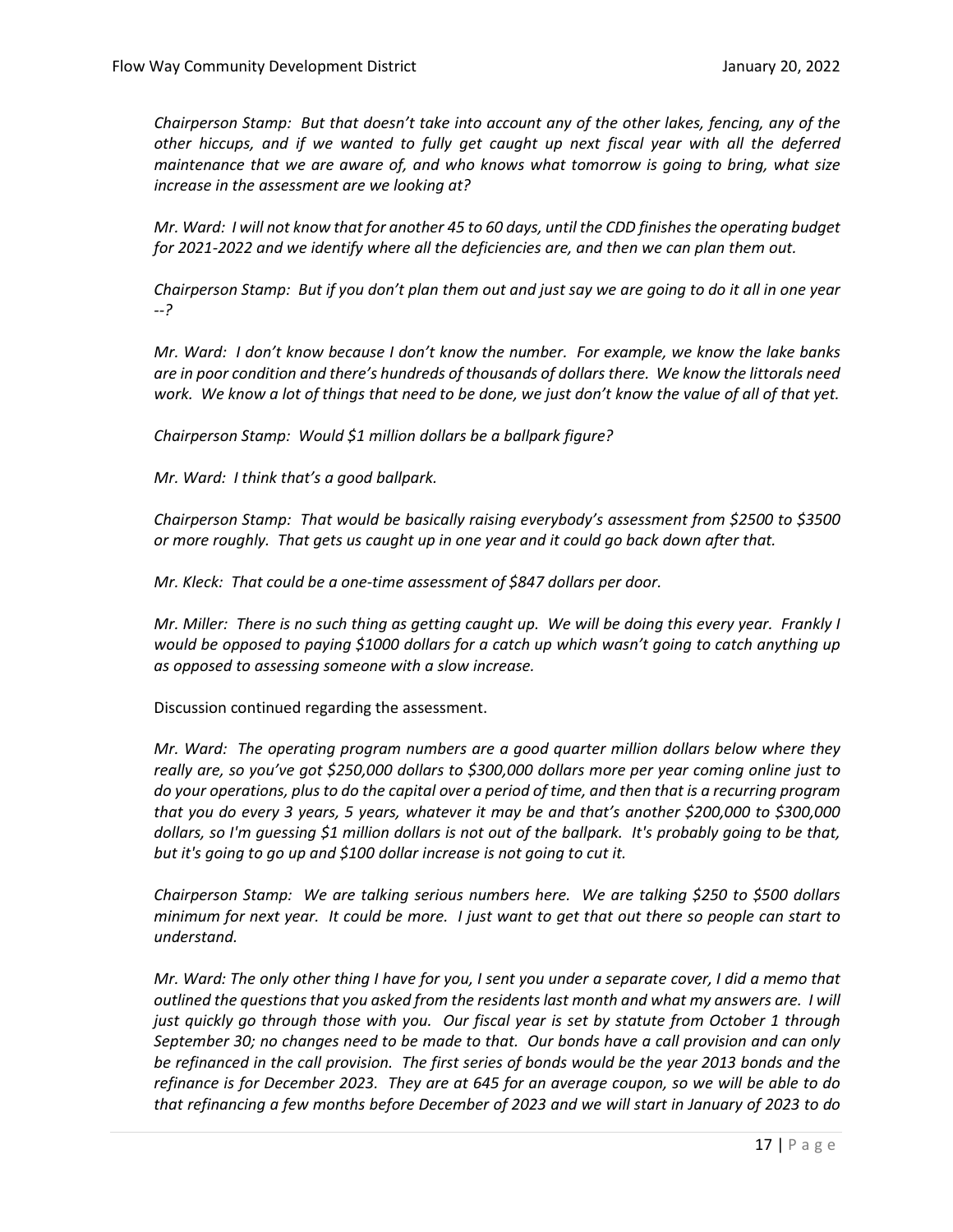*that financing. I gave you a schedule for when the refinancing dates are for the remaining bonds. The question asked about election of the board members, obviously you know you are elected by landowners when the District is established and after a specific period of time you transfer to qualified electors. That means all of you who sit on the board now, and which will forever sit on this board, must be citizens of the United States, residents of the state of Florida, and a resident in Flow Way CDD who has registered to vote with the supervisor of elections here in Collier County. Those are the requirements. The concept that someone outside of this District could be a board member is not going to happen from this point forward. Somebody asked about termination clauses in contracts. We do have termination clauses in contracts or purchase orders as we deem appropriate. They are relatively strong. The Hatcher property does pay assessments for operations. Obviously, the District did not fund this with any of its capital infrastructure, so as a result there is no capital infrastructure, and as the auditor mentioned, we lowered our bonds by \$1,075,000 dollars due to redemption of bonds for the capital which was supposed to go into the infrastructure.* 

*Mr. Bhatla: We are electors. When the CDD was created, electors were the people who own land.*

*Mr. Ward: They are called landowners.* 

*Mr. Bhatla: After everybody buys residences, is it landowners then?*

*Mr. Ward: Not landowner. To register to be a voter in the state of Florida, or anywhere else in this country, you have to live in the geographic location. You can be a renter, but as long as you live here and are registered to vote in the county where the agency is located, then you can sit on a particular board, county commission, city commission, whatever it may be. That is what you have here.* 

*Mr. Bhatla: I was interested in the creation of the CDD. How in this case, could Taylor Morrison, they were the landowners, so they put everybody on the board? Is that the idea? As we have residential people come in, then they can become also electors, right?*

*Mr. Ward: Yes, they become electors. The minimum requirements are 6 years from the date of establishment and 250 qualified electors within the District.* 

#### **SEVENTH ORDER OF BUSINESS Old Business**

#### **Future Funding of Preserve Mitigation and Maintenance**

*Chairperson Stamp: We may as well take this off here going forward because it's going to get rolled into the budget issue.* 

### **EIGHTH ORDER OF BUSINESS Audience Comments**

**Audience Comments: Public comment period is for items NOT listed on the Agenda, comments are limited to three (3) minutes per person, assignment of speaking time is not permitted, however the Presiding Officer may extend or reduce the time for the public comment period consistent with Section 286.0114, Florida Statutes**

Chairperson Stamp noted there were no audience members left in attendance. He asked if there were any additional comments or questions from the Board Members; there were none.